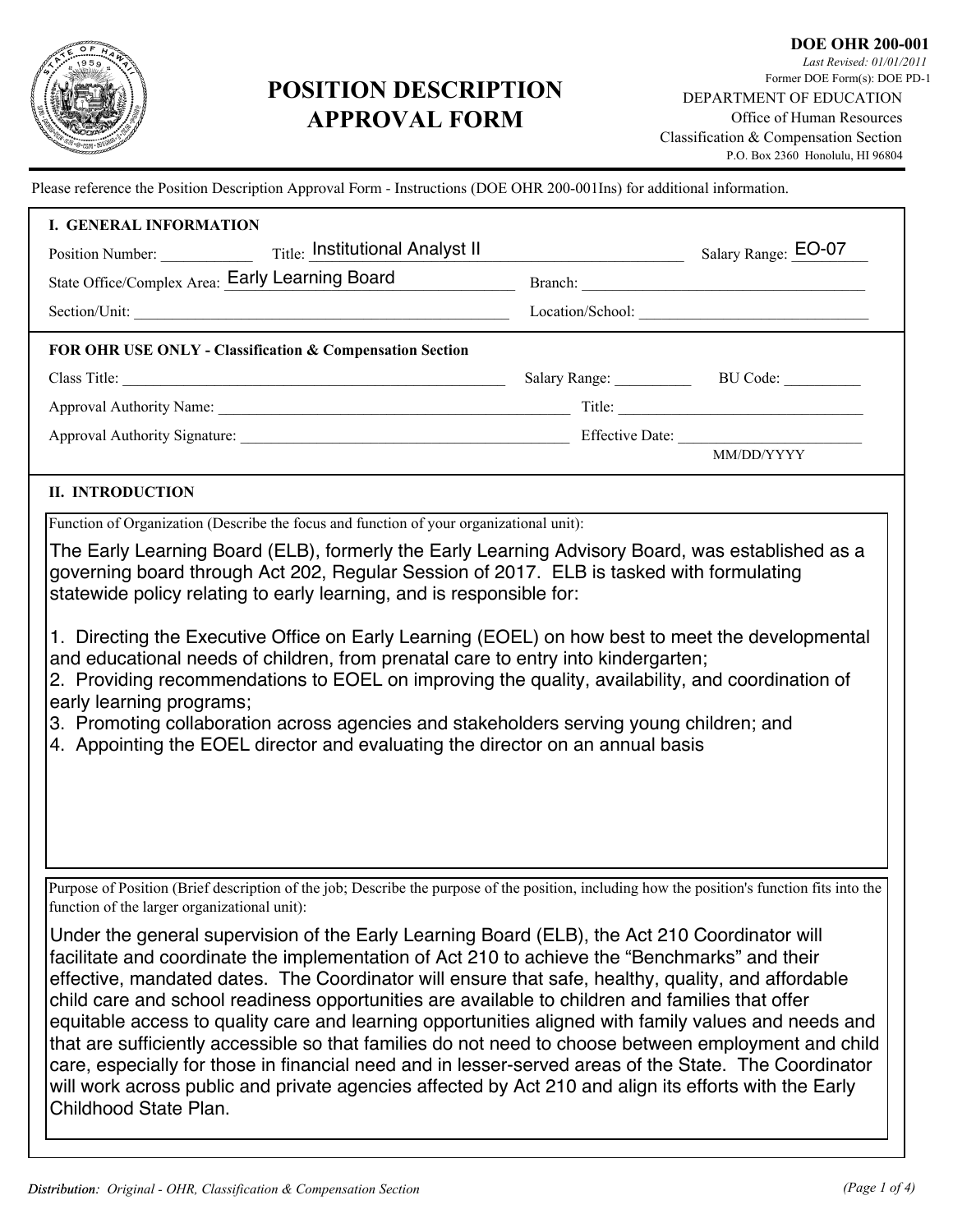| III. MAJOR DUTIES, RESPONSIBILITIES AND ESSENTIAL FUNCTIONS (Attach separate sheet if necessary)                                                                                                                                                                                                                                                                                                                                                                                                                                                                                                                                                                                                                                                                                                                                                                                                                                                                                                                                   |                |      |
|------------------------------------------------------------------------------------------------------------------------------------------------------------------------------------------------------------------------------------------------------------------------------------------------------------------------------------------------------------------------------------------------------------------------------------------------------------------------------------------------------------------------------------------------------------------------------------------------------------------------------------------------------------------------------------------------------------------------------------------------------------------------------------------------------------------------------------------------------------------------------------------------------------------------------------------------------------------------------------------------------------------------------------|----------------|------|
| Describe duties, responsibilities and essential functions as indicated on page 2 of the PD Guide instructions.                                                                                                                                                                                                                                                                                                                                                                                                                                                                                                                                                                                                                                                                                                                                                                                                                                                                                                                     | $%$ of<br>time | $*E$ |
| Convene government agencies and stakeholders for the coordination and monitoring of<br>implementation plans. Conduct fact finding and analysis of data collected by the Hawaii State<br>Department of Education (DOE), Hawaii State Charter School Commission (HSCSC), Executive<br>Office on Education Learning (EOEL), and the Hawaii State Department of Human Services (DHS),<br>as appropriate. Coordinate input from individuals and agencies affected by the planning process.<br>Correlate findings and develop plans to expand access to quality early learning opportunities to<br>meet the "Benchmark" goals set in Act 210.                                                                                                                                                                                                                                                                                                                                                                                            | 35             | E    |
| Support the development of agency implementation plans as outlined in Act 210. Develop a build-out plan in coordination with<br>EOEL and DHS to define the types and nature of educational and child care opportunities needed to meet the "Benchmarks"<br>across the State. Identify the greatest needs of communities and where they are located across the State. Determine the type of<br>expansion to meet those needs which will respect family choice, support cultural values and guarantee best results for children.<br>Recommend public facilities (schools, libraries, UH) to serve as sites appropriate for the types of programs needed. Prepare<br>summary reports, both written and for oral presentations, detailing fact-finding and data analysis results, recommended actions or<br>policies needed with accompanying rationales, and plans for on-going implementation progress for EOEL, DHS and ELB. In<br>support of EOEL and DHS collaboration, facilitate satisfying Legislative reporting requirements. | 35             | E    |
| Monitor, and report about the implementation progress of the early care and education<br>sector programs to EOEL, DHS, ELB, DOE and HSCSC, and other affected<br>agencies/stakeholders.                                                                                                                                                                                                                                                                                                                                                                                                                                                                                                                                                                                                                                                                                                                                                                                                                                            | 15             | E    |
| Provide updates to the ELB and its stakeholders on Act 210 implementation progress.<br>Bring concerns and issues to the ELB for discussion and decision-making as<br>necessary. Make policy recommendations to achieve the expansion, including funding<br>and capacity-building such as infrastructure and workforce requirements/plans.<br>Identify and advise the ELB on implementation barriers, challenges and resources that<br>could be addressed through legislation.                                                                                                                                                                                                                                                                                                                                                                                                                                                                                                                                                      | 10             | E    |
| 5.                                                                                                                                                                                                                                                                                                                                                                                                                                                                                                                                                                                                                                                                                                                                                                                                                                                                                                                                                                                                                                 |                |      |
|                                                                                                                                                                                                                                                                                                                                                                                                                                                                                                                                                                                                                                                                                                                                                                                                                                                                                                                                                                                                                                    |                |      |
|                                                                                                                                                                                                                                                                                                                                                                                                                                                                                                                                                                                                                                                                                                                                                                                                                                                                                                                                                                                                                                    |                |      |
| 6.                                                                                                                                                                                                                                                                                                                                                                                                                                                                                                                                                                                                                                                                                                                                                                                                                                                                                                                                                                                                                                 |                |      |
|                                                                                                                                                                                                                                                                                                                                                                                                                                                                                                                                                                                                                                                                                                                                                                                                                                                                                                                                                                                                                                    |                |      |
|                                                                                                                                                                                                                                                                                                                                                                                                                                                                                                                                                                                                                                                                                                                                                                                                                                                                                                                                                                                                                                    |                |      |
|                                                                                                                                                                                                                                                                                                                                                                                                                                                                                                                                                                                                                                                                                                                                                                                                                                                                                                                                                                                                                                    |                |      |

Check here if separate sheet attached. **\*** E = Essential Function

l.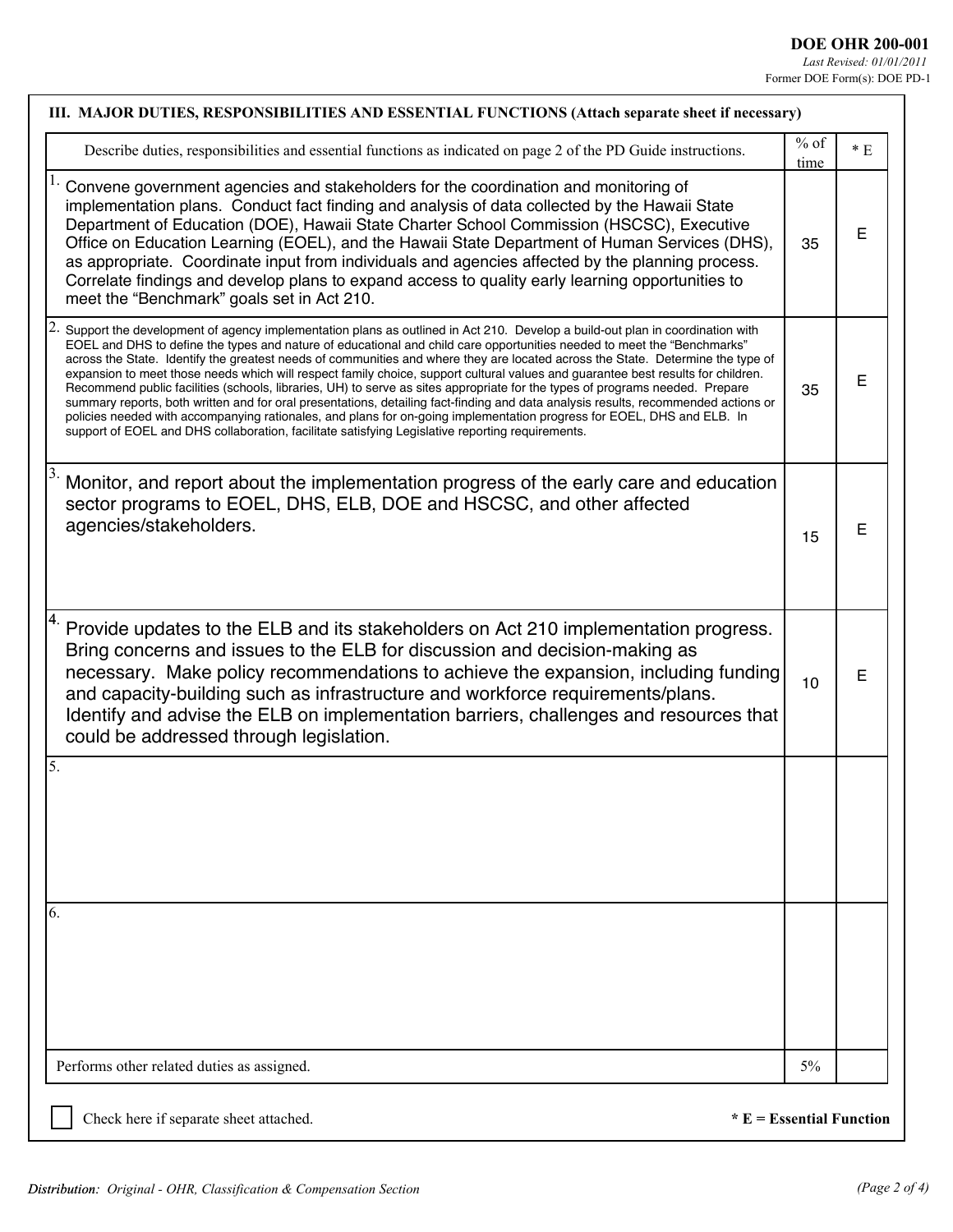**IV. QUALIFICATIONS (Education, experience, licenses, or certificates required to perform the essential functions of the position, as well as those that may be preferred)**

## Education:

Graduated from an accredited college or university with a bachelor's degree in public policy and planning, public administration, business, family services or a related field.

#### Experience:

Four (4) years of responsible professional work experience in program planning and analysis, budget and/or public administration of which one (1) year shall have been in an education program, agency or system.

## Desired Experience:

Minimum of two (2) years of project management, research and analysis, policy development, coordination and conducting planning studies, inter-agency and cross sector (public and private) collaboration, public communication.

License/Certificate:

## **V. COMPETENCIES (Knowledge, skills and abilities to perform the essential functions of the position)**

Knowledge:

Public administration and organization theory; management accounting; business statistics; computer-based information systems; laws, rules, regulations and administrative procedures pertinent to the area(s) of assignment.

Knowledge desired:

Public planning practices and principles; general research strategies and sources, particularly related to socio-economic/demographic information; statistical methods and techniques; report writing; Hawaii State governmental organization; diversity of Hawaii's Islands; public relations and communication.

Skills/Abilities:

Conduct studies in program planning and analysis; communicate effectively with others both orally and in writing; operate computer and other business machines.

# Skills/Abilities Desired:

Plan, organize and conduct comprehensive planning projects; understand and apply research and statistical analysis concepts and practices; read and comprehend a broad range of subjects; collect, correlate, evaluate and analyze facts and develop sound conclusions; problem solve and utilize generative thinking; speak and write effectively; develop and maintain collaborative relations with others in public agencies and in the private sector; assign, direct and coordinate the work of others as needed.